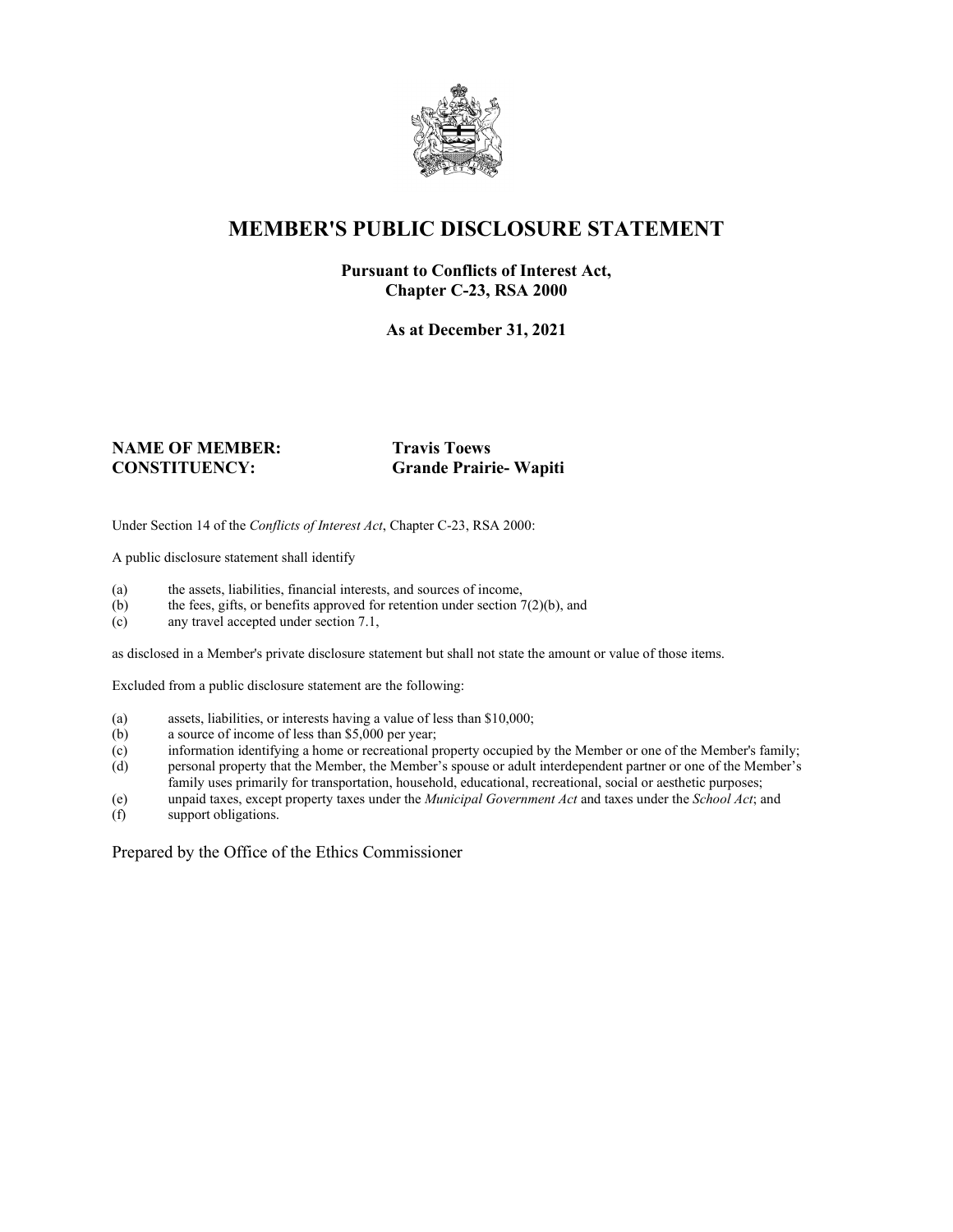# **FORM 1: MEMBER (Travis Toews)**

| <b>INCOME</b>                                                                                   |                                                                                      |  |
|-------------------------------------------------------------------------------------------------|--------------------------------------------------------------------------------------|--|
| <b>Source</b>                                                                                   | <b>Nature of Income</b>                                                              |  |
| <b>Province of Alberta</b><br><b>Melbern Vegetation Ltd.</b><br><b>Circle T Investment</b>      | MLA Indemnity and Allowance<br>Dividends<br>Farming Income                           |  |
| <b>ASSETS</b>                                                                                   |                                                                                      |  |
| <b>Real Property</b>                                                                            | Primary Residence<br><b>Secondary Residence</b><br>Other and Recreational Properties |  |
| <b>Bank, Trust Company or Other Financial</b><br><b>Institution</b>                             | <b>BMO</b>                                                                           |  |
| <b>Publicly Traded Securities (stocks and bonds)</b><br>and Registered Retirement Savings Plans | n/a                                                                                  |  |
| <b>Canada Savings Bonds, Guaranteed</b><br><b>Investment Certificates</b>                       | n/a                                                                                  |  |
| <b>Mutual Funds</b>                                                                             | Held in a blind trust approved by the Ethics<br>Commissioner of Alberta              |  |
| <b>Annuities and Life Insurance Policies</b>                                                    | <b>Great West Life</b>                                                               |  |
| <b>Pension Rights</b>                                                                           | n/a                                                                                  |  |
| <b>Other Assets</b>                                                                             | n/a                                                                                  |  |
| <b>Gifts and Personal Benefits</b>                                                              | n/a                                                                                  |  |
| <b>Travel on Non-commercial Aircraft</b>                                                        | n/a                                                                                  |  |
| <b>LIABILITIES</b>                                                                              |                                                                                      |  |
| <b>Mortgages</b>                                                                                | First National, ATB                                                                  |  |
| <b>Loans or Lines of Credit</b>                                                                 | <b>GMAC</b>                                                                          |  |
| <b>Guarantees</b>                                                                               | n/a                                                                                  |  |
| Other                                                                                           | n/a                                                                                  |  |
| <b>FINANCIAL INTERESTS</b>                                                                      |                                                                                      |  |
| Held in a blind trust approved by the Ethics Commissioner of Alberta                            |                                                                                      |  |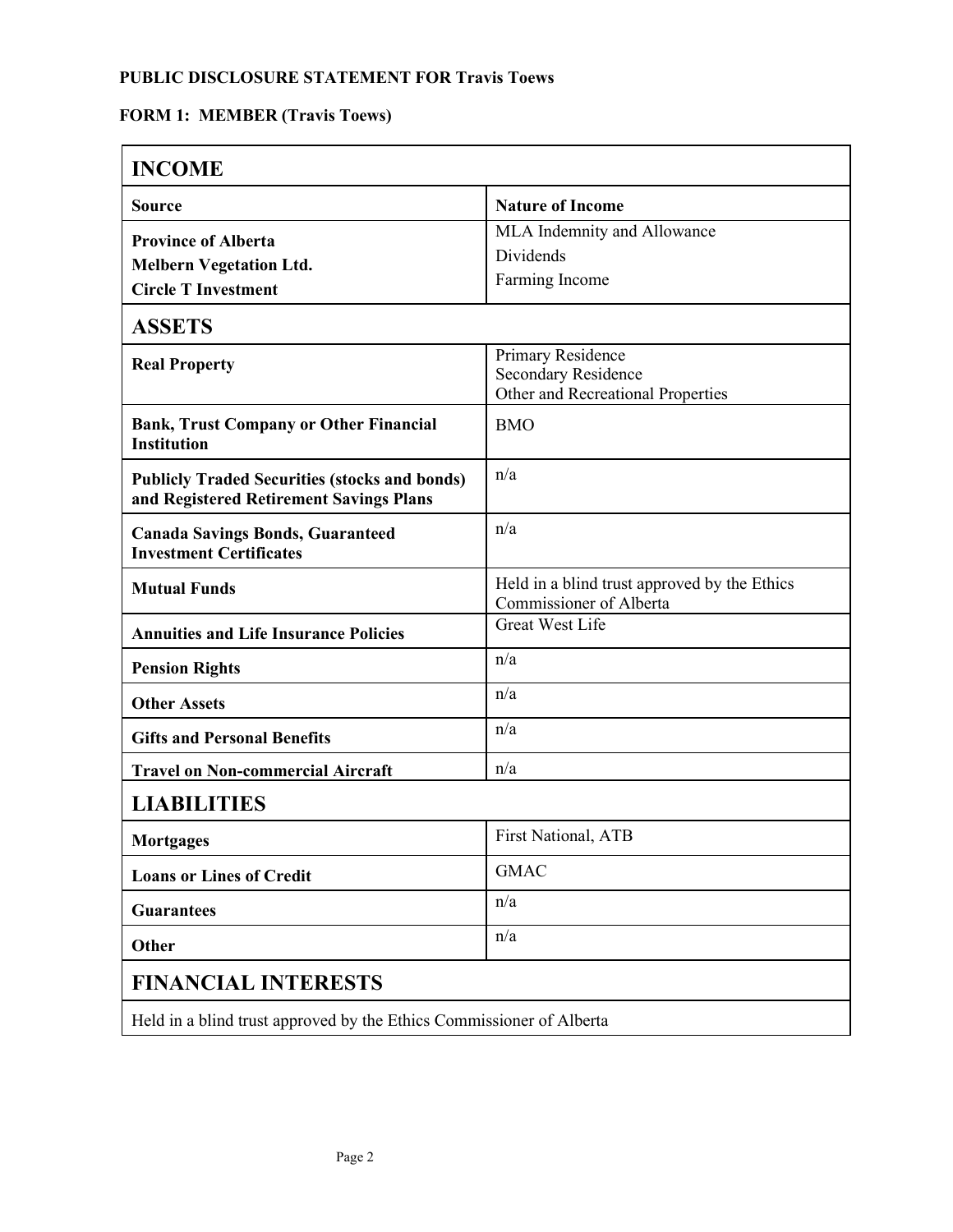#### **FORM 2: MEMBER'S SPOUSE/ADULT INTERDEPENDENT PARTNER (Kim Toews)**

| <b>INCOME</b>                                                                                   |                               |  |
|-------------------------------------------------------------------------------------------------|-------------------------------|--|
| <b>Source</b>                                                                                   | <b>Nature of Income</b>       |  |
| Melbern Vegetation                                                                              | Employment Income & Dividends |  |
| Melbern Holdings Ltd.                                                                           | <b>Employment Income</b>      |  |
| <b>ASSETS</b>                                                                                   |                               |  |
| <b>Real Property</b>                                                                            | Joint with Spouse             |  |
| <b>Bank, Trust Company or Other Financial</b><br><b>Institution</b>                             | Joint with Spouse             |  |
| <b>Publicly Traded Securities (stocks and bonds)</b><br>and Registered Retirement Savings Plans | n/a                           |  |
| <b>Canada Savings Bonds, Guaranteed</b><br><b>Investment Certificates</b>                       | n/a                           |  |
| <b>Mutual Funds</b>                                                                             | ATB Compass Growth CL A-FE    |  |
| <b>Annuities and Life Insurance Policies</b>                                                    | n/a                           |  |
| <b>Pension Rights</b>                                                                           | <b>ATRF</b>                   |  |
| <b>Other Assets</b>                                                                             | n/a                           |  |
| <b>Gifts and Personal Benefits</b>                                                              | n/a                           |  |
| <b>LIABILITIES</b>                                                                              |                               |  |
| <b>Mortgages</b>                                                                                | Joint with Spouse             |  |
| <b>Loans or Lines of Credit</b>                                                                 | Joint with Spouse, CIBC       |  |
| <b>Guarantees</b>                                                                               | n/a                           |  |
| Other                                                                                           | n/a                           |  |
| <b>FINANCIAL INTERESTS</b>                                                                      |                               |  |
| Melbern Vegetation                                                                              |                               |  |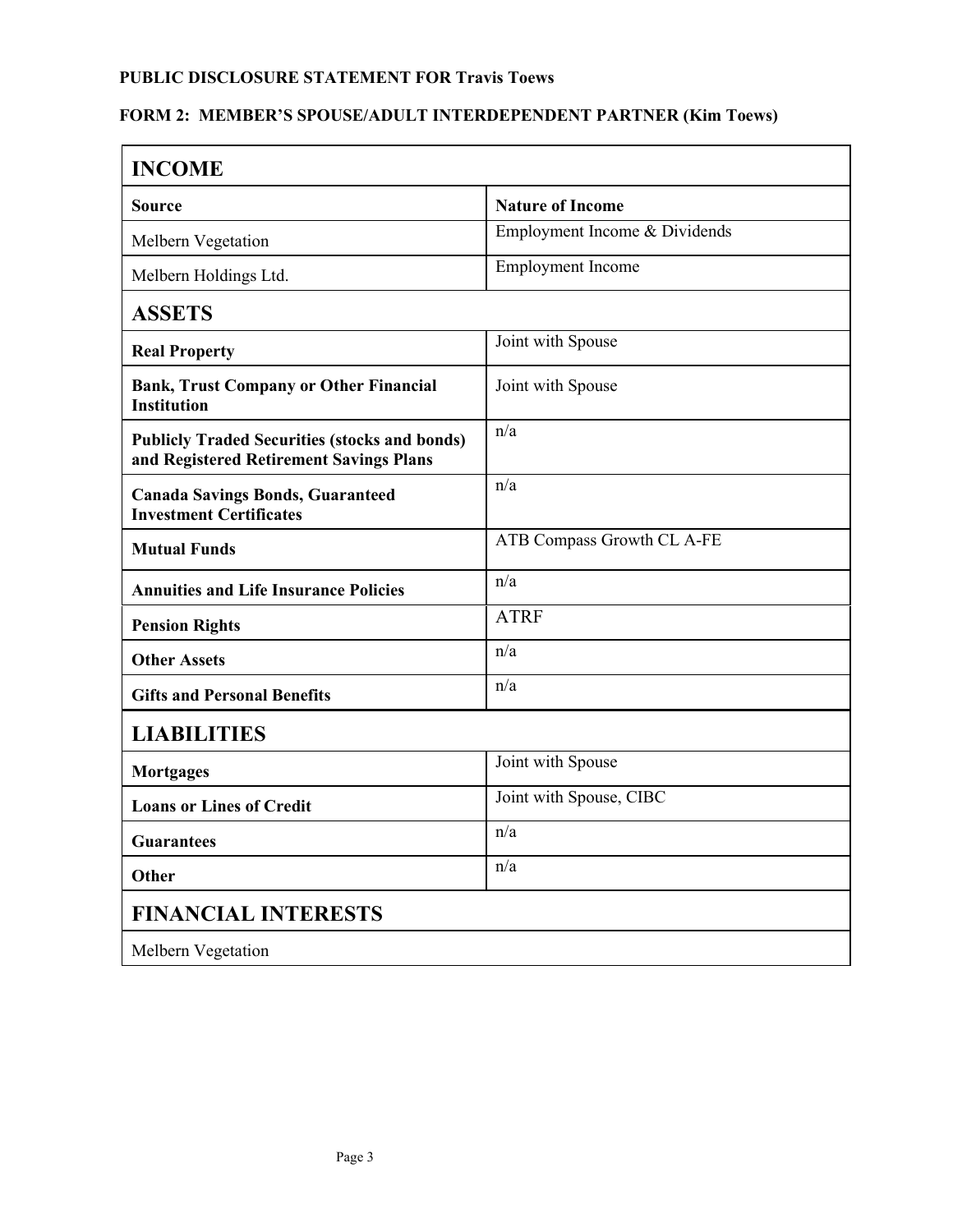# **FORM 4: PRIVATE CORPORATIONS (Melbern Holdings Ltd.)**

| <b>INCOME</b>                                                                                   |                         |  |
|-------------------------------------------------------------------------------------------------|-------------------------|--|
| <b>Source</b>                                                                                   | <b>Nature of Income</b> |  |
| n/a                                                                                             | n/a                     |  |
| <b>ASSETS</b>                                                                                   |                         |  |
| <b>Real Property</b>                                                                            | n/a                     |  |
| <b>Bank, Trust Company or Other Financial</b><br><b>Institution</b>                             | n/a                     |  |
| <b>Publicly Traded Securities (stocks and bonds)</b><br>and Registered Retirement Savings Plans | n/a                     |  |
| <b>Canada Savings Bonds, Guaranteed</b><br><b>Investment Certificates</b>                       | n/a                     |  |
| <b>Mutual Funds</b>                                                                             | n/a                     |  |
| <b>Annuities and Life Insurance Policies</b>                                                    | n/a                     |  |
| <b>Pension Rights</b>                                                                           | n/a                     |  |
| <b>Other Assets</b>                                                                             | n/a                     |  |
| <b>LIABILITIES</b>                                                                              |                         |  |
| <b>Mortgages</b>                                                                                | n/a                     |  |
| <b>Loans or Lines of Credit</b>                                                                 | n/a                     |  |
| <b>Guarantees</b>                                                                               | n/a                     |  |
| Other                                                                                           | n/a                     |  |
| <b>FINANCIAL INTERESTS</b>                                                                      |                         |  |
| Held in a management arrangement agreement approved by the Ethics Commissioner of Alberta       |                         |  |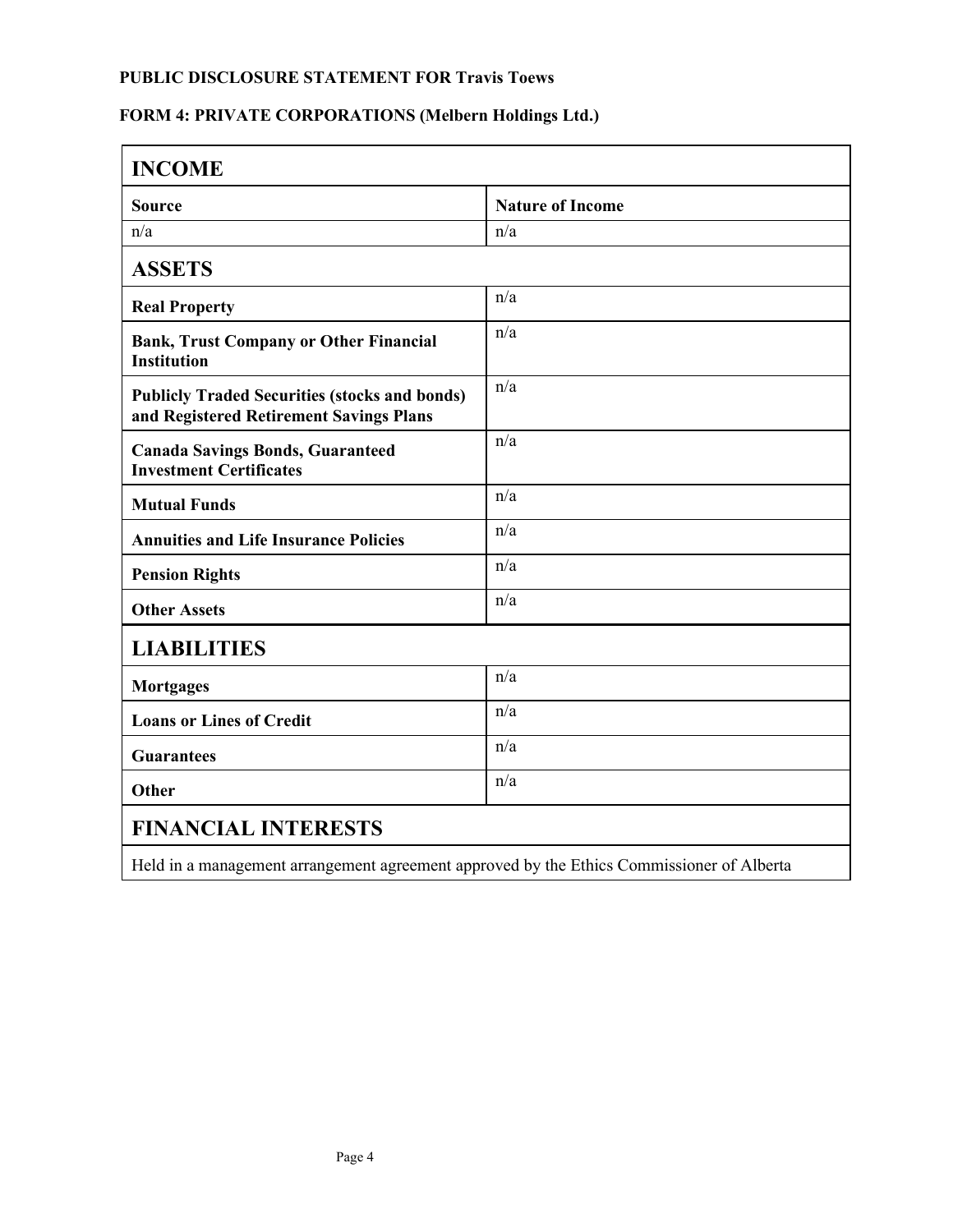# **FORM 4: PRIVATE CORPORATIONS (Melbern Vegetation Ltd.)**

| <b>INCOME</b>                                                                                   |                         |  |
|-------------------------------------------------------------------------------------------------|-------------------------|--|
| <b>Source</b>                                                                                   | <b>Nature of Income</b> |  |
| n/a                                                                                             | n/a                     |  |
| <b>ASSETS</b>                                                                                   |                         |  |
| <b>Real Property</b>                                                                            | n/a                     |  |
| <b>Bank, Trust Company or Other Financial</b><br><b>Institution</b>                             | n/a                     |  |
| <b>Publicly Traded Securities (stocks and bonds)</b><br>and Registered Retirement Savings Plans | n/a                     |  |
| <b>Canada Savings Bonds, Guaranteed</b><br><b>Investment Certificates</b>                       | n/a                     |  |
| <b>Mutual Funds</b>                                                                             | n/a                     |  |
| <b>Annuities and Life Insurance Policies</b>                                                    | n/a                     |  |
| <b>Pension Rights</b>                                                                           | n/a                     |  |
| <b>Other Assets</b>                                                                             | n/a                     |  |
| <b>LIABILITIES</b>                                                                              |                         |  |
| <b>Mortgages</b>                                                                                | n/a                     |  |
| <b>Loans or Lines of Credit</b>                                                                 | n/a                     |  |
| <b>Guarantees</b>                                                                               | n/a                     |  |
| Other                                                                                           | n/a                     |  |
| <b>FINANCIAL INTERESTS</b>                                                                      |                         |  |
| Held in a management arrangement agreement approved by the Ethics Commissioner of Alberta       |                         |  |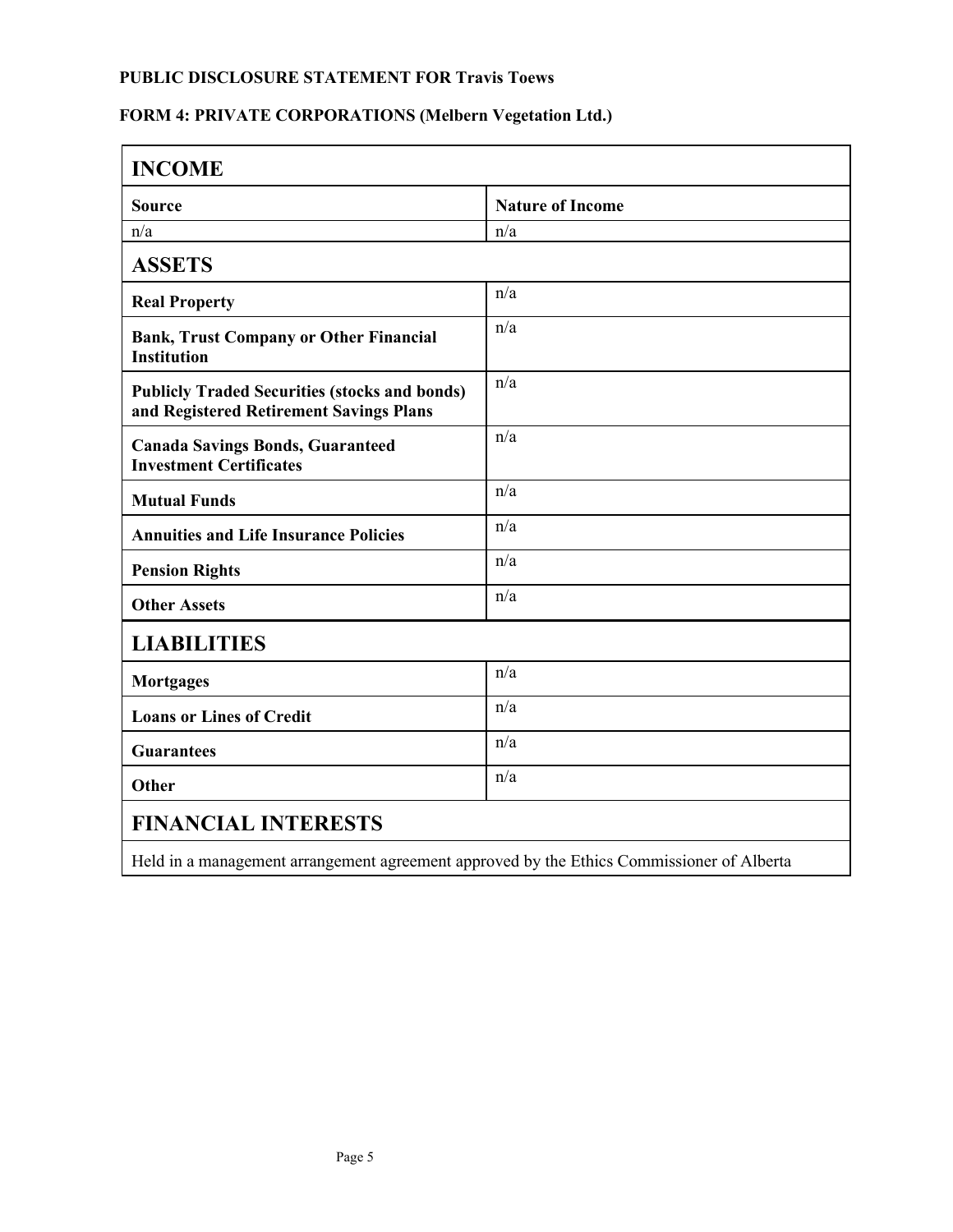# **FORM 4: PRIVATE CORPORATIONS (1806833 Alberta Ltd.)**

| <b>INCOME</b>                                                                                   |                         |  |
|-------------------------------------------------------------------------------------------------|-------------------------|--|
| <b>Source</b>                                                                                   | <b>Nature of Income</b> |  |
| n/a                                                                                             | n/a                     |  |
| <b>ASSETS</b>                                                                                   |                         |  |
| <b>Real Property</b>                                                                            | n/a                     |  |
| <b>Bank, Trust Company or Other Financial</b><br><b>Institution</b>                             | n/a                     |  |
| <b>Publicly Traded Securities (stocks and bonds)</b><br>and Registered Retirement Savings Plans | n/a                     |  |
| <b>Canada Savings Bonds, Guaranteed</b><br><b>Investment Certificates</b>                       | n/a                     |  |
| <b>Mutual Funds</b>                                                                             | n/a                     |  |
| <b>Annuities and Life Insurance Policies</b>                                                    | n/a                     |  |
| <b>Pension Rights</b>                                                                           | n/a                     |  |
| <b>Other Assets</b>                                                                             | n/a                     |  |
| <b>LIABILITIES</b>                                                                              |                         |  |
| <b>Mortgages</b>                                                                                | n/a                     |  |
| <b>Loans or Lines of Credit</b>                                                                 | n/a                     |  |
| <b>Guarantees</b>                                                                               | n/a                     |  |
| Other                                                                                           | n/a                     |  |
| <b>FINANCIAL INTERESTS</b>                                                                      |                         |  |
| Held in a management arrangement agreement approved by the Ethics Commissioner of Alberta       |                         |  |